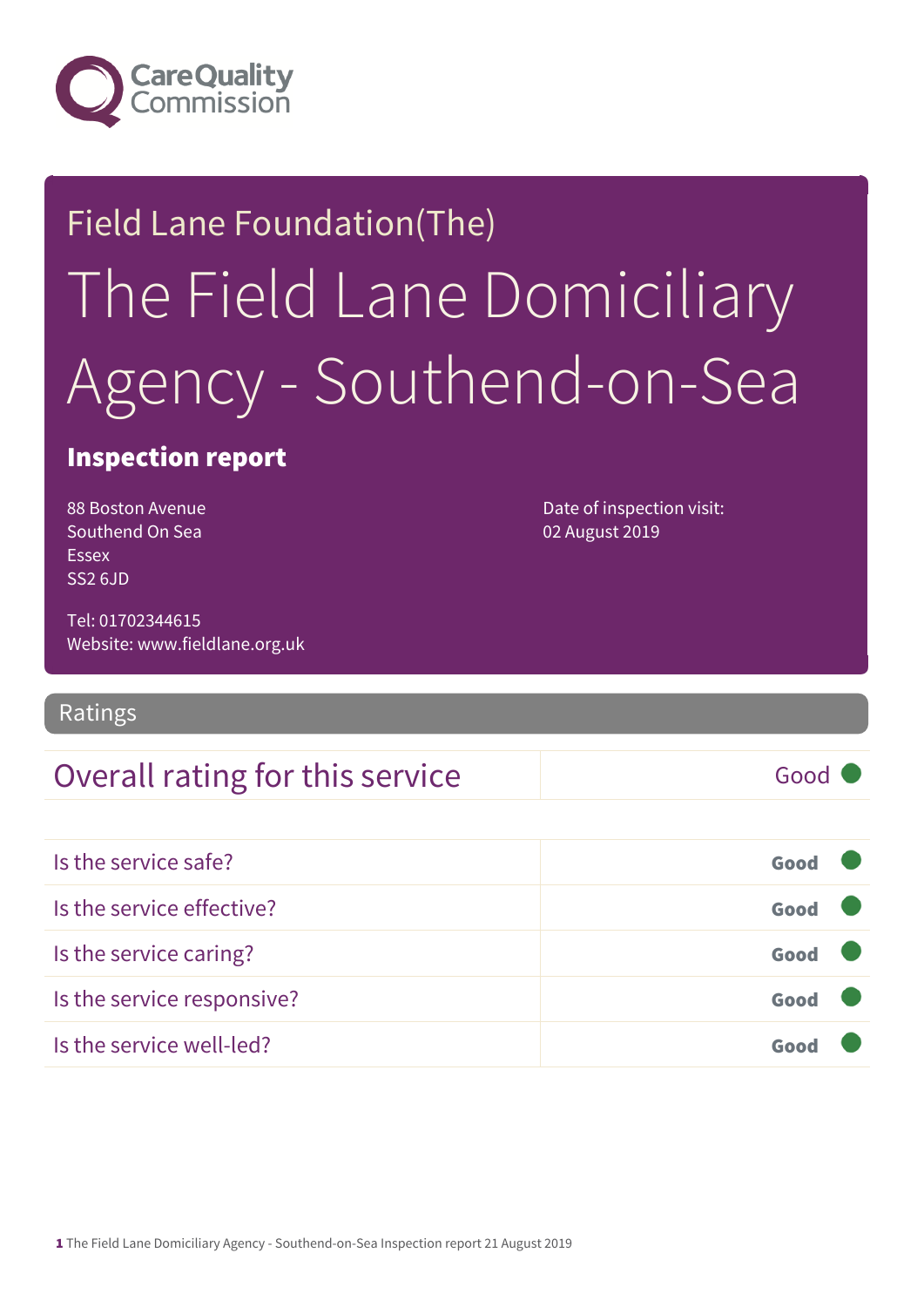## Summary of findings

### Overall summary

#### About the service

The Field Lane Domiciliary Agency Southend-on-Sea is registered to provide personal care. The people using this service are living with various types of learning disabilities. They are supported by the agency to live as independently as possible in a supported housing environment. The agency is currently supporting people living in two separate premises in the Southend area. Both houses are staffed 24 hours a day.

The service has been developed and designed in line with the principles and values that underpin Registering the Right Support and other best practice guidance. This ensures that people who use the service can live as full a life as possible and achieve the best possible outcomes. The principles reflect the need for people with learning disabilities and/or autism to live meaningful lives that include control, choice, and independence. People using the service receive planned and co-ordinated person-centred support that is appropriate and inclusive for them.

#### People's experience of using this service and what we found

Care and treatment was planned and delivered in a way that was intended to ensure people's safety and welfare. There were systems in place to minimise the risk of infection and to learn lessons from accidents and incidents. People were cared for safely by staff who had been recruited and employed after appropriate checks had been completed. Medication was dispensed by staff who had received training to do so.

People were cared for and supported by staff who had received the appropriate training. People were supported to have maximum choice and control of their lives and staff supported them in the least restrictive way possible; the policies and systems in the service support this practice.

The outcomes for people using the service reflected the principles and values of Registering the Right Support by promoting choice and control, independence and inclusion. People's support focused on them having as many opportunities as possible for them to gain new skills and become more independent.

People were supported to eat and drink enough to ensure they maintained a balanced diet and referrals to other health professionals were made when required. The environment was well maintained and suitable for people.

Staff cared for people in an empathetic and kind manner. Staff had a good understanding of people's preferences of care. Staff always worked hard to promote people's independence through encouraging and supporting people to make informed choices.

People and their relatives and advocates were involved in the planning and review of their care. Care plans were reviewed on a regular basis. People were supported to follow their interests and participate in social activities. The manager responded to complaints received in a timely manner. People were supported to make plans for the end of their life.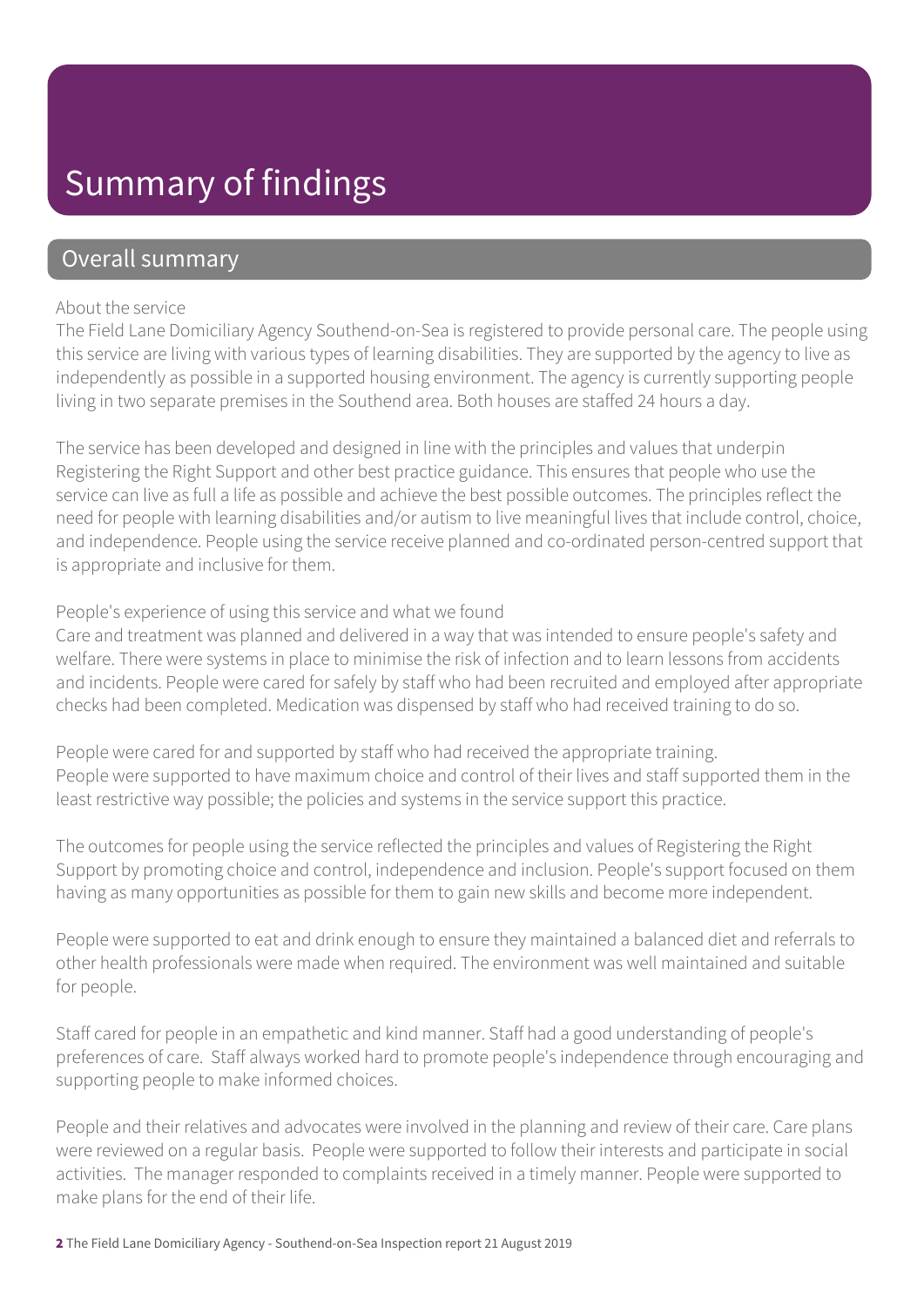The manager had systems in place to monitor and provide good care and these were reviewed on a regular basis.

Rating at last inspection

The last rating for this service was Good (last report published 10 November 2016).

Why we inspected

This was a comprehensive inspection.

You can read the report from our last comprehensive inspection, by selecting the 'all reports' link for The Field Lane Domiciliary Agency – Southend-On-Sea on our website at www.cqc.org.uk.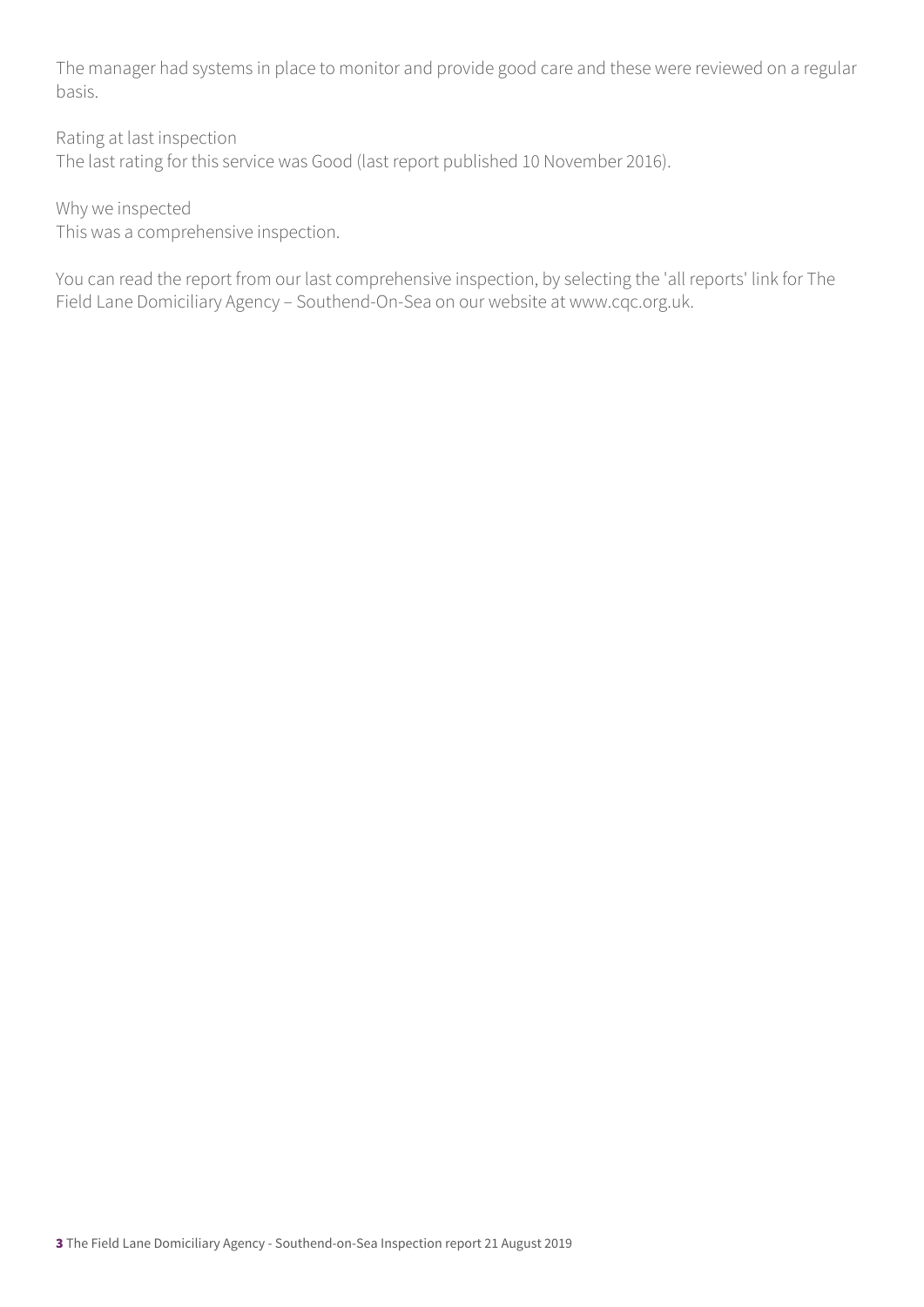### The five questions we ask about services and what we found

We always ask the following five questions of services.

| Is the service safe?                          | Good |
|-----------------------------------------------|------|
| The service was safe.                         |      |
| Details are in our safe findings below.       |      |
| Is the service effective?                     | Good |
| The service was effective.                    |      |
| Details are in our effective findings below.  |      |
| Is the service caring?                        | Good |
| The service was caring.                       |      |
| Details are in our caring findings below.     |      |
| Is the service responsive?                    | Good |
| The service was responsive.                   |      |
| Details are in our responsive findings below. |      |
| Is the service well-led?                      | Good |
| The service was well-led.                     |      |
| Details are in our well-led findings below.   |      |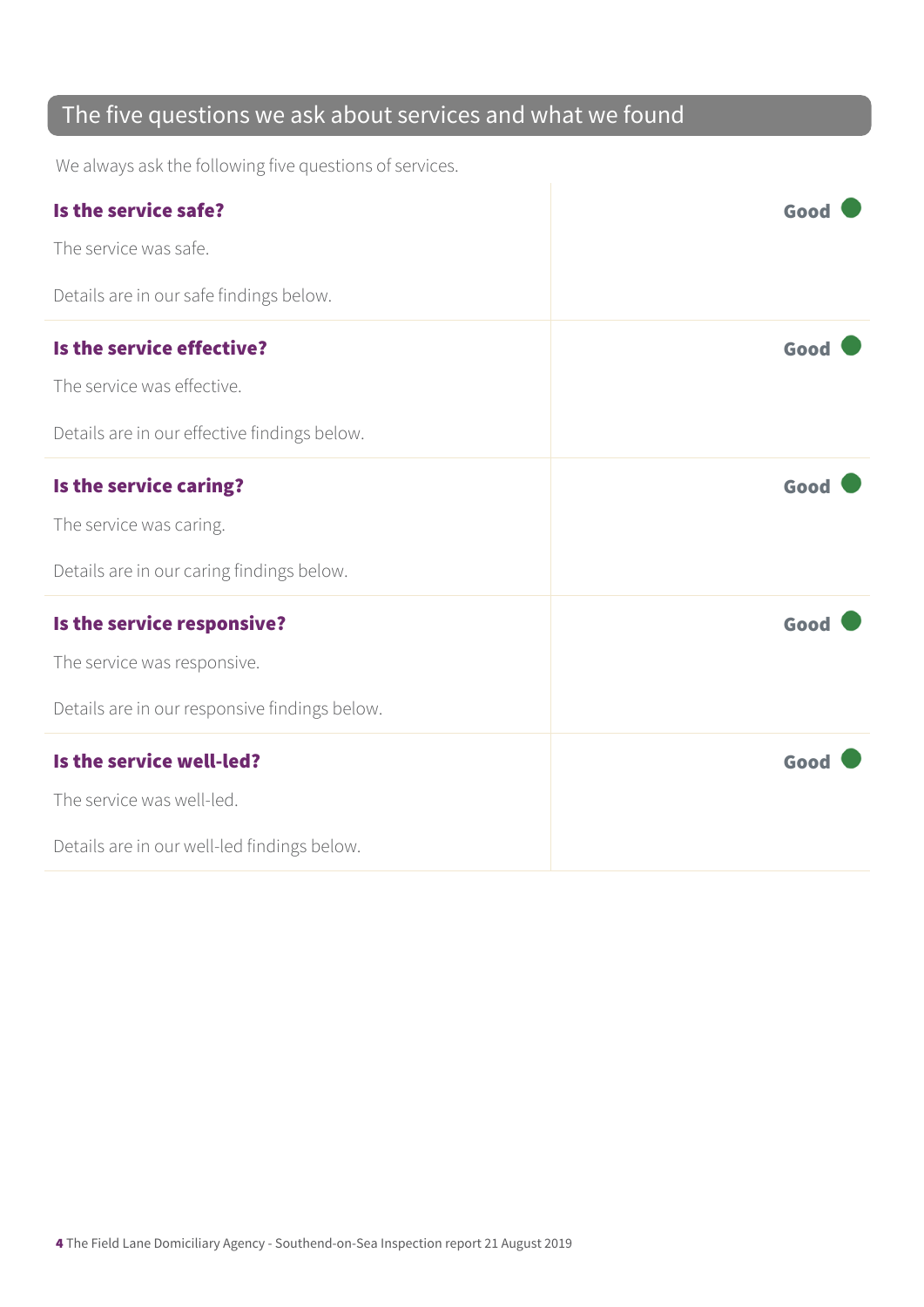

# The Field Lane Domiciliary Agency - Southend-on-Sea

### Detailed findings

## Background to this inspection

#### The inspection

We carried out this inspection under Section 60 of the Health and Social Care Act 2008 (the Act) as part of our regulatory functions. We checked whether the provider was meeting the legal requirements and regulations associated with the Act. We looked at the overall quality of the service and provided a rating for the service under the Care Act 2014.

Inspection team The inspection team consisted of one inspector. We inspected on 1 August 2019.

#### Service and service type

This service provides care and support to people living in two 'supported living' settings, so that they can live as independently as possible. People's care and housing are provided under separate contractual agreements. CQC does not regulate premises used for supported living; this inspection looked at people's personal care and support.

The service had a manager registered with the Care Quality Commission. This means that they and the provider are legally responsible for how the service is run and for the quality and safety of the care provided.

#### Notice of inspection

We gave the service 24 hours' notice of the inspection. This was because the service is small and people are often out and we wanted to be sure there would be people at home to speak with us.

#### What we did before the inspection

Before the inspection, the provider completed a Provider Information Return (PIR). We used the information the provider sent us in the provider information return. This is information providers are required to send us with key information about their service, what they do well, and improvements they plan to make. This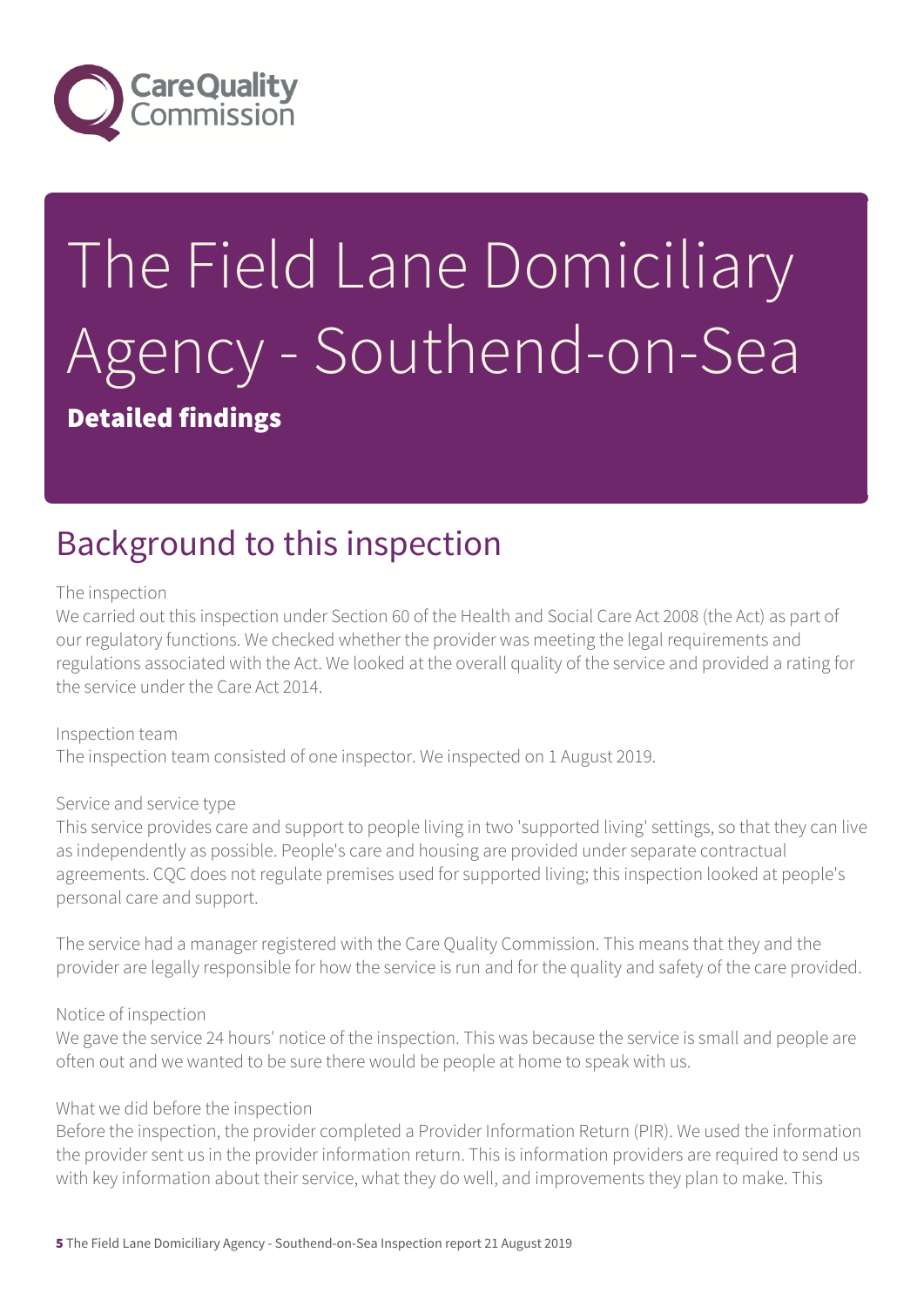information helps support our inspections. We reviewed previous reports and notifications that are held on the CQC database. Notifications are important events that the service must let the CQC know about by law. We also reviewed safeguarding alerts and information received from a local authority. We used all of this information to plan our inspection.

#### During the inspection

We communicated with three people and two relatives and observed interactions with staff. We spoke with the project manager and four care workers. We reviewed four care files, medication records and information held in relation to the running of the service such as audits, training matrix, meeting minutes and a staff file.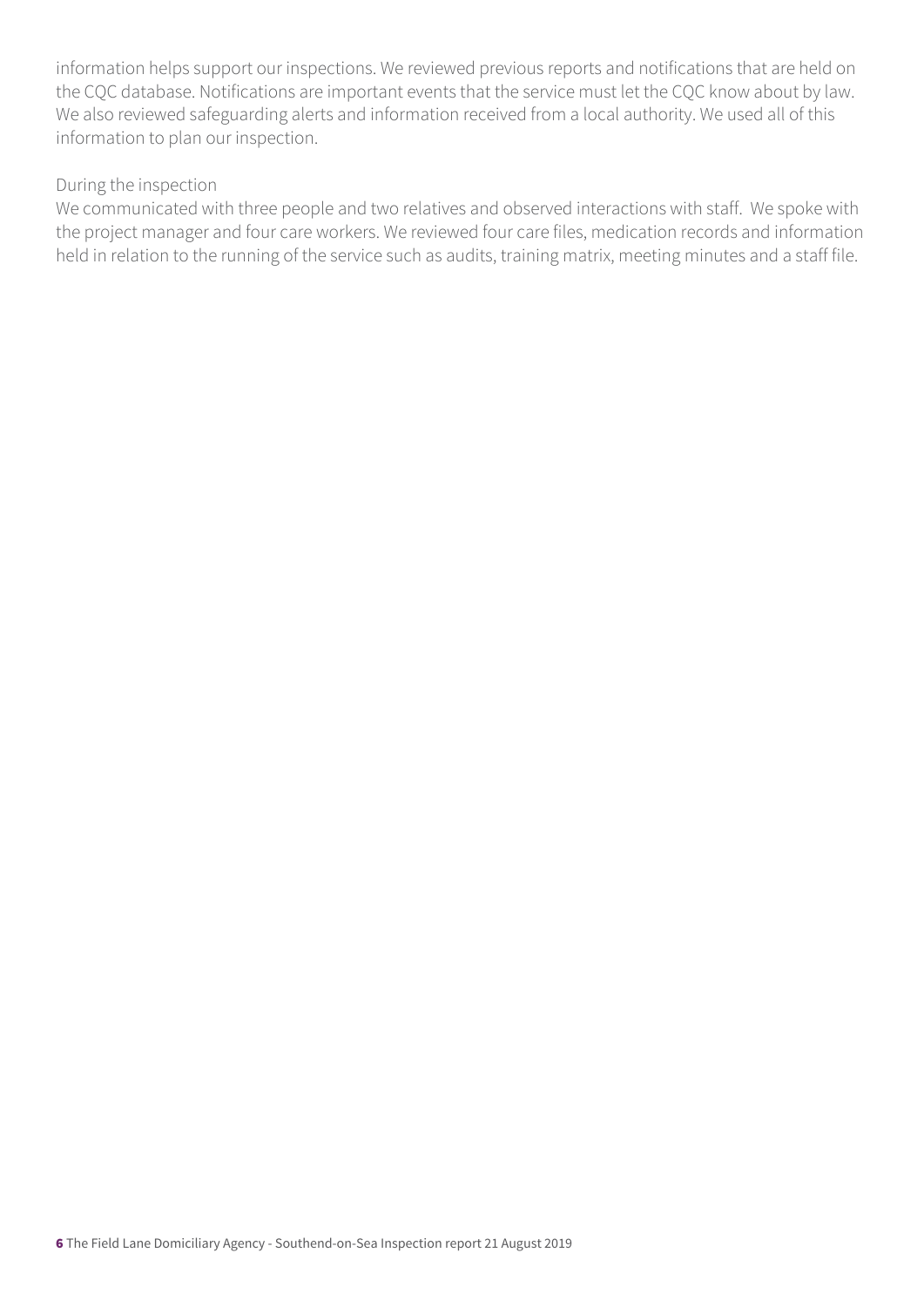### Is the service safe?

# Our findings

Safe – this means we looked for evidence that people were protected from abuse and avoidable harm.

At the last inspection this key question was rated as Good. At this inspection this key question has remained Good. This meant people were safe and protected from avoidable harm.

Systems and processes to safeguard people from the risk of abuse

- ●Staff knew how to keep people safe and protect them from safeguarding concerns. Staff were trained and able to identify how people may be at risk of harm or abuse and what they could do to protect them.
- ●The registered manager clearly displayed safeguarding guidelines for staff to follow if they had a concern and these detailed how staff could report concerns to external authorities.
- ●One member of staff said, "I would raise any issue to my manager, if it was about my manager I would go to head office. If nothing was done I would report it to the council or CQC."

Assessing risk, safety monitoring and management

- ●Staff undertook risk assessments to keep people safe. These assessments were person centred and aimed at maintaining people's independence.
- ●Risk assessments identified how staff could support people with accessing the community safely managing such things as road awareness. Assessments were also in place for example of how people could access the kitchen safely and help prepare food and drinks.
- ●People were cared for in a safe environment. The provider employed a maintenance person for day to day repairs and management. The manager completed regular audits of the environment to make sure this remained safe for people.
- ●Regular fire evacuation drills took place with people and each person had a person evacuation plan in place.
- Staff were trained in first aid and knew what to do in an emergency.

#### Staffing and recruitment

- ●People received care from a consistent staff team who had the skills to deliver high quality care. The manager told us they were fully recruited for staff and did not need to use agency.
- ●People appeared happy with the staff. One person said, "They [staff] are really good."
- ●The manager had an effective recruitment process in place and staff recruited were suitable for the role they were employed for. Staff being recruited spent time at the service as part of the interview process to see how they interacted with people and to give people an opportunity to have an opinion on new staff.

#### Using medicines safely

- ●Medicines were received, stored, administered and disposed of safely.
- ●Staff received training to support people with medication.
- ●The registered manager had put systems in place to closely monitor medication to ensure people received their medication safely. Medication charts we reviewed were in good order.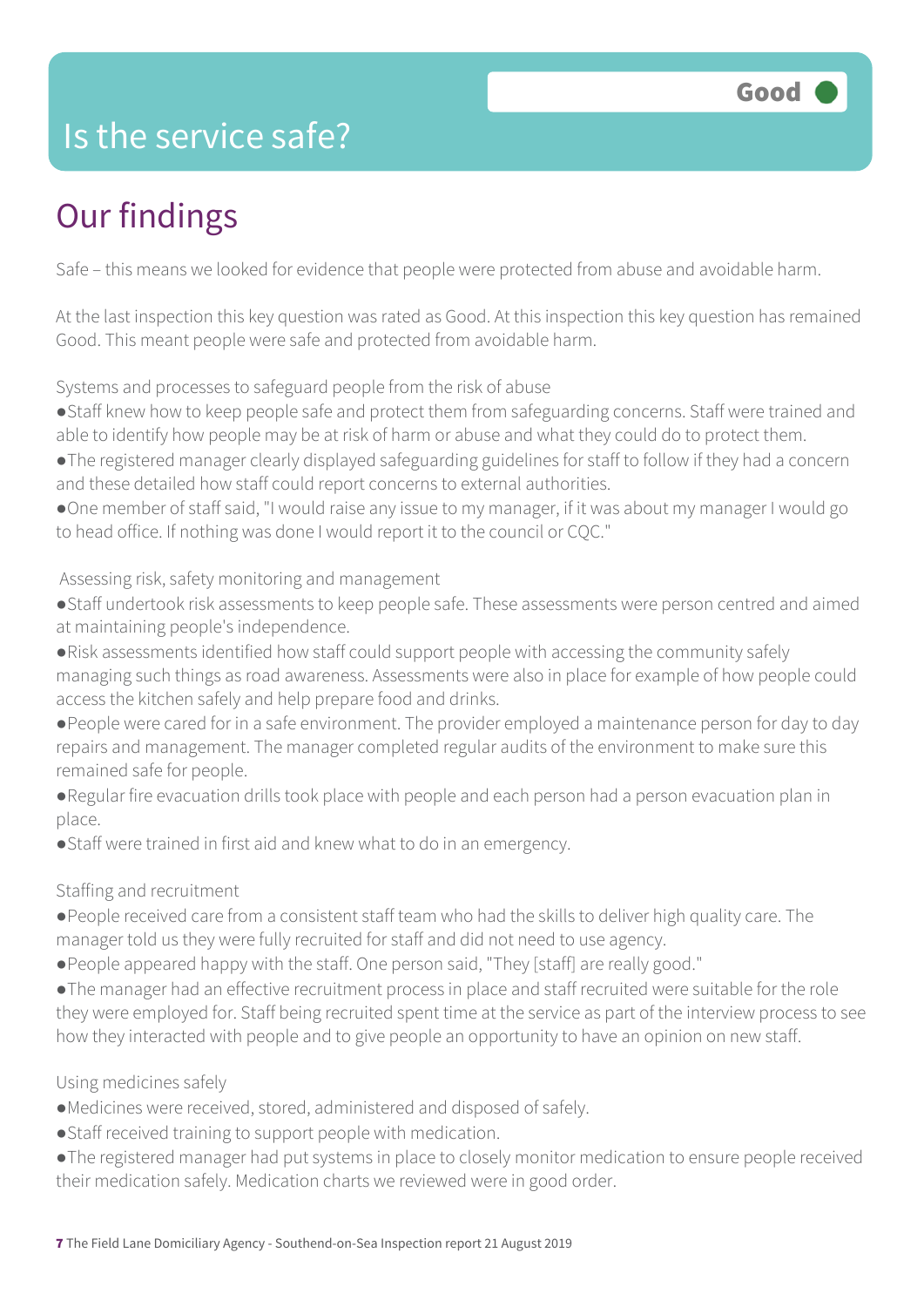Preventing and controlling infection

- ●Staff had received training in infection control and had access to personal protective equipment (PPE) such as gloves and aprons.
- The service had cleaning schedules in place and appeared clean throughout.

Learning lessons when things go wrong

●The registered manager had systems in place to learn from risks, significant incidents or accidents at the service.

●Incidents were fully investigated and learning points were discussed at staff meetings and staff handovers.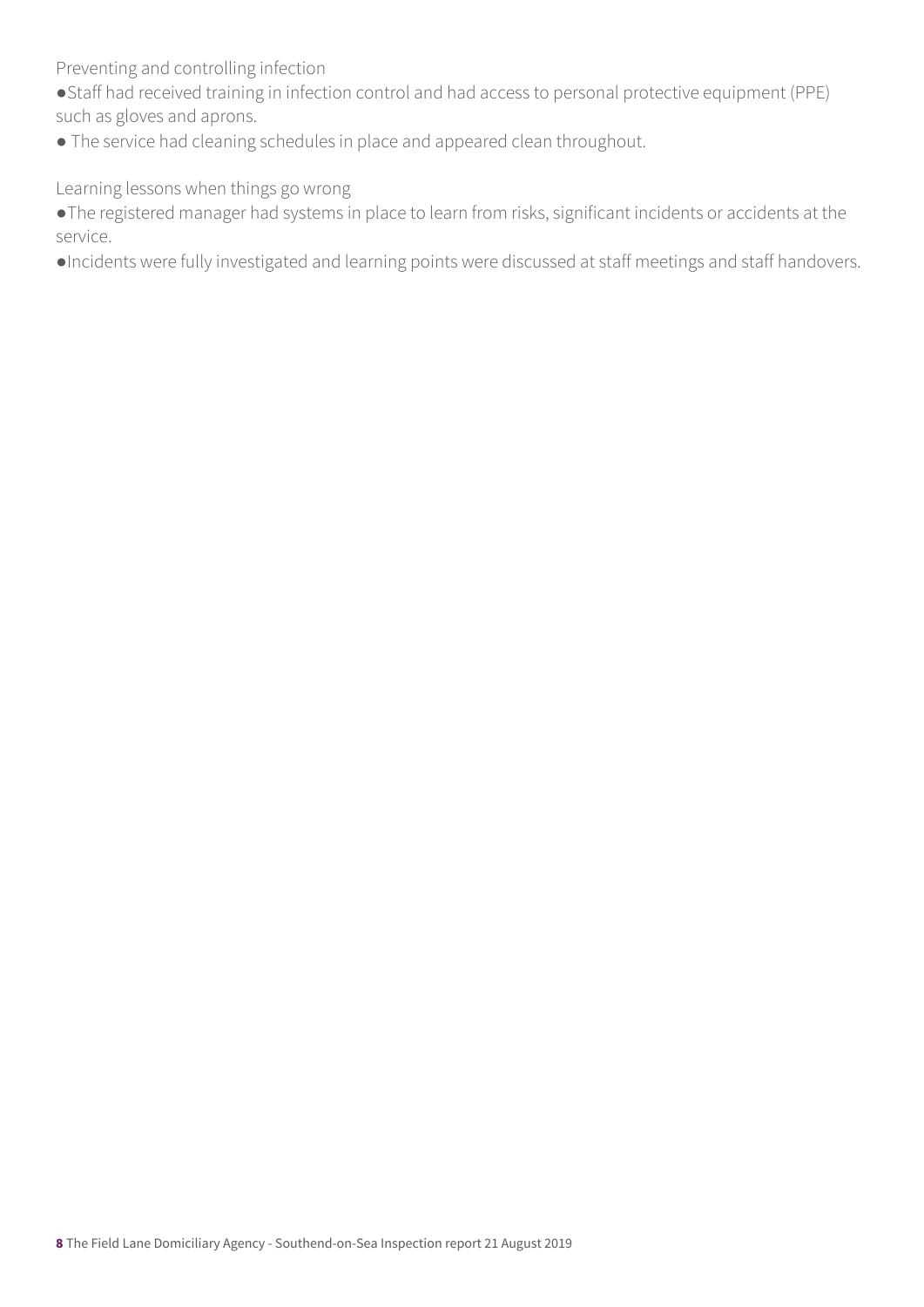### Is the service effective?

# Our findings

Effective – this means we looked for evidence that people's care, treatment and support achieved good outcomes and promoted a good quality of life, based on best available evidence.

At the last inspection this key question was rated as Good. At this inspection this key question has remained Good. This meant people's outcomes were consistently good, and people's feedback confirmed this.

Assessing people's needs and choices; delivering care in line with standards, guidance and the law

- ●People's needs were consistently assessed and reviewed to ensure the care they received met their choices and needs. Care was managed and delivered within lawful guidance and standards.
- ●People their relatives and advocates were involved in reviewing their care with staff to achieve effective outcomes.
- Staff support: induction, training, skills and experience
- ●People continued to receive effective care from staff who were supported to obtain the knowledge and skills they needed to provide good care.
- ●Where people's needs had changed staff had received additional training so that they could still meet people's needs. One member of staff said, "There is lots of training that is available, and if any further training is required the manager will arrange it for us."
- ●New staff were given a full induction to the service. Staff had regular meetings, supervision and yearly appraisals. One member of staff said, "I had supervision recently with the registered manager to discuss our roles and responsibilities."

Supporting people to eat and drink enough to maintain a balanced diet

- ●Care plans detailed people's nutritional needs and staff had the information they needed to support any special diets. Where appropriate people had adapted equipment to help them to eat independently.
- ●Staff monitored people's weight for signs of changes and were necessary referred people for medical assessment.
- ●People and staff met weekly to plan meals together. Staff encouraged and supported people to carry out their own shopping and assisted them to cook each meal.

Staff working with other agencies to provide consistent, effective, timely care; Supporting people to live healthier lives, access healthcare services and support

- ●Each person had a health action plan and a health passport that would go with them to any healthcare appointments. The project manager told us that if a person using the service is admitted to hospital, staff will stay with that person in the hospital for the entirety of their stay as this means the person has a familiar person with them at all times.
- ●People were supported to access healthcare support from GPs, learning disability specialist, district nurses, occupational therapist, physiotherapist, dentist and opticians.
- ●Staff made prompt referrals to make sure people were getting all the support they needed.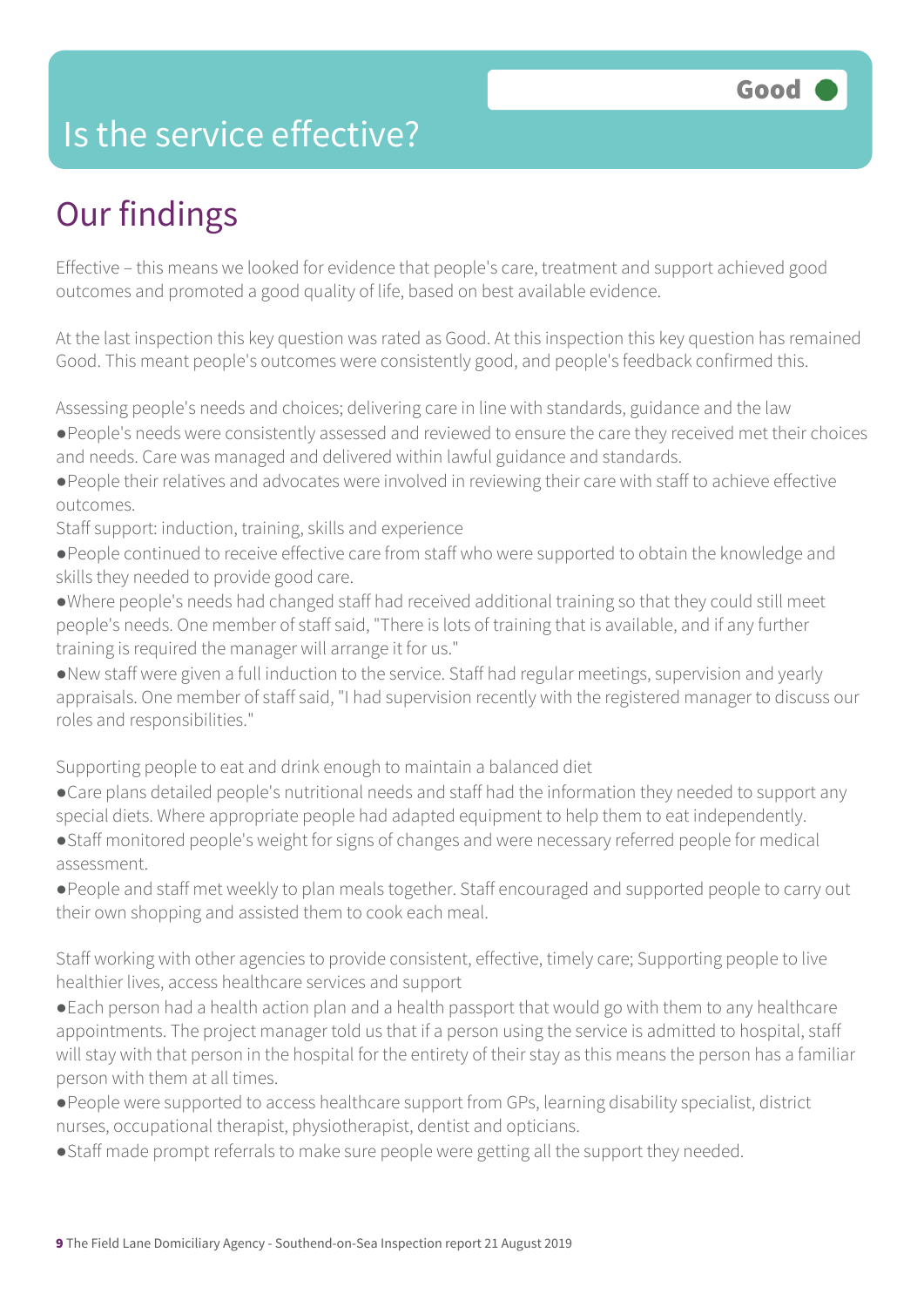Ensuring consent to care and treatment in line with law and guidance

The Mental Capacity Act 2005 (MCA) provides a legal framework for making decisions on behalf of people who may lack the mental capacity to do so for themselves. The Act requires that, as far as possible, people make their own decisions and are helped to do so when needed. When they lack mental capacity to take decisions, any made on their behalf must be in their best interests and as least restrictive as possible.

People can only be deprived of their liberty to receive care and treatment when this is in their best interests and legally authorised under the MCA. When people receive care and treatment in their own homes an application must be made to the Court of Protection for them to authorise people to be deprived of their liberty.

We checked whether the service was working within the principles of the MCA, and whether any conditions on authorisations to deprive a person of their liberty had the appropriate legal authority and were being met.

●Staff had received training in MCA and DoLS. Staff knew how to support people in making decisions and how to facilitate giving them choice over day to day decisions and activities.

● Appropriate applications had been made to the local authority for DoLS assessments. The project manager supported people to access advocates, these are independent people who support people to ensure their rights and best interests are being protected.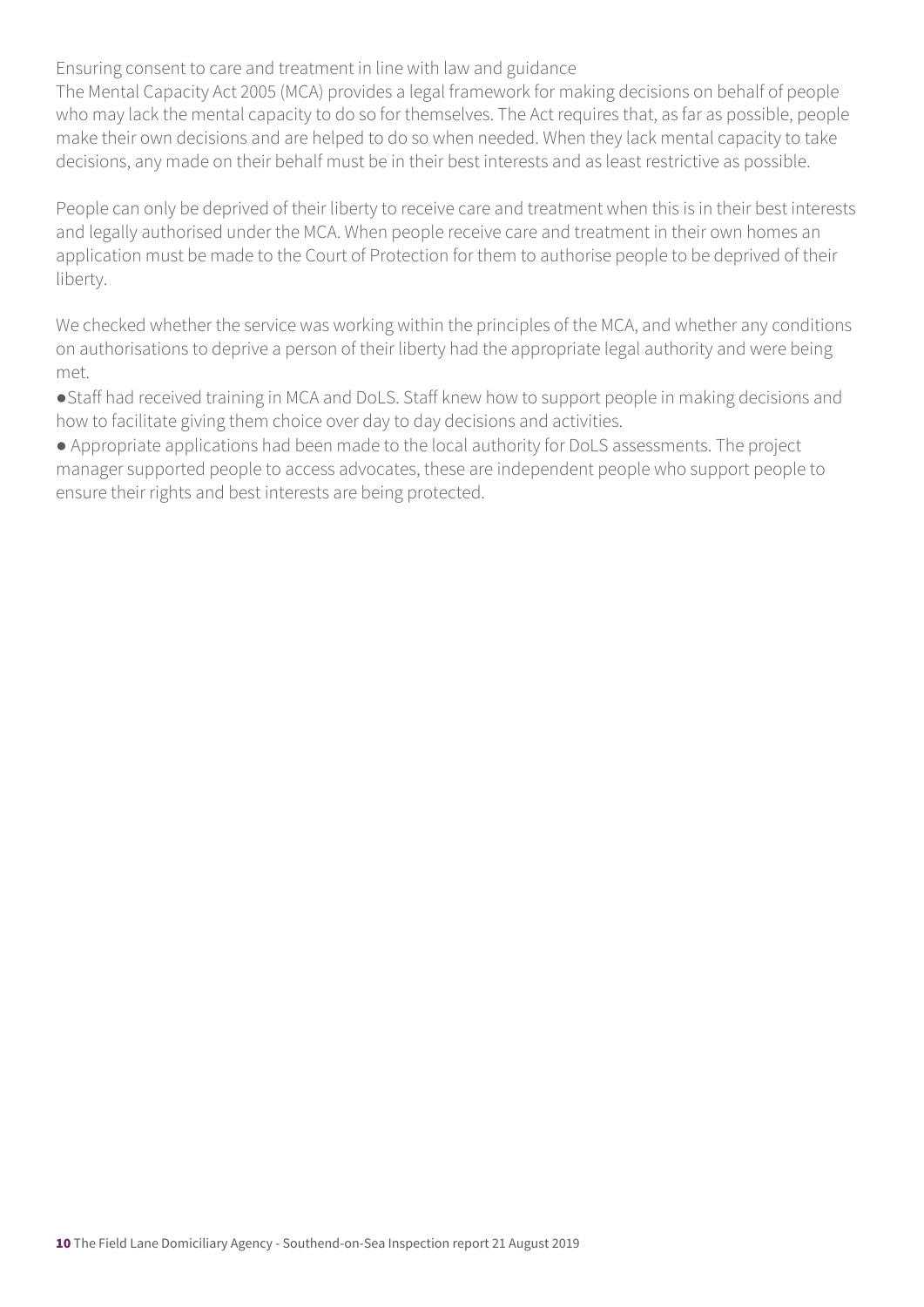### Is the service caring?

## Our findings

Caring – this means we looked for evidence that the service involved people and treated them with compassion, kindness, dignity and respect.

At the last inspection this key question was rated as Good. At this inspection this key question has remained the same Good. This meant people were supported and treated with dignity and respect; and involved as partners in their care.

Ensuring people are well treated and supported; respecting equality and diversity

- ●People's equality and diversity needs were identified and recorded in care plans to ensure their individual preferences and needs were being met.
- ●We saw people had good relationships with staff. They were smiling and happy around staff and communicating well together planning how they were going to spend their time. One person said, "I went swimming today with [staff name] and I love swimming." Staff told us that they know the person enjoys swimming, so they ensure they go regularly.
- ●Relatives were very complimentary of the staff one relative said, "[Person name] has got better and better since being here, the staff are really good."

Supporting people to express their views and be involved in making decisions about their care

- ●People and relatives were involved in planning their support needs. Care plans were very person centred and provided staff with all the information they needed to support people.
- ●One relative told us, "We have discussed all the care and the staff are very good at keeping us updated."
- ●Each person was allocated a member of staff as a key worker to support them and work with them to ensure they were comfortable and had everything they needed.
- ●Care plans were regularly reviewed with the involvement of people, relatives and other stakeholders such as social workers and advocates to ensure people were receiving the right level of support.

Respecting and promoting people's privacy, dignity and independence

- ●Staff respected people's privacy and treated people with dignity and respect. Each person had their own large room that they could access at any time. Staff respected people's privacy and knocked on doors before entering rooms.
- ●Staff told us they promoted people's independence. One member of staff said, "We encourage people to do as much as they can even if it is only something small so that they can keep their independence."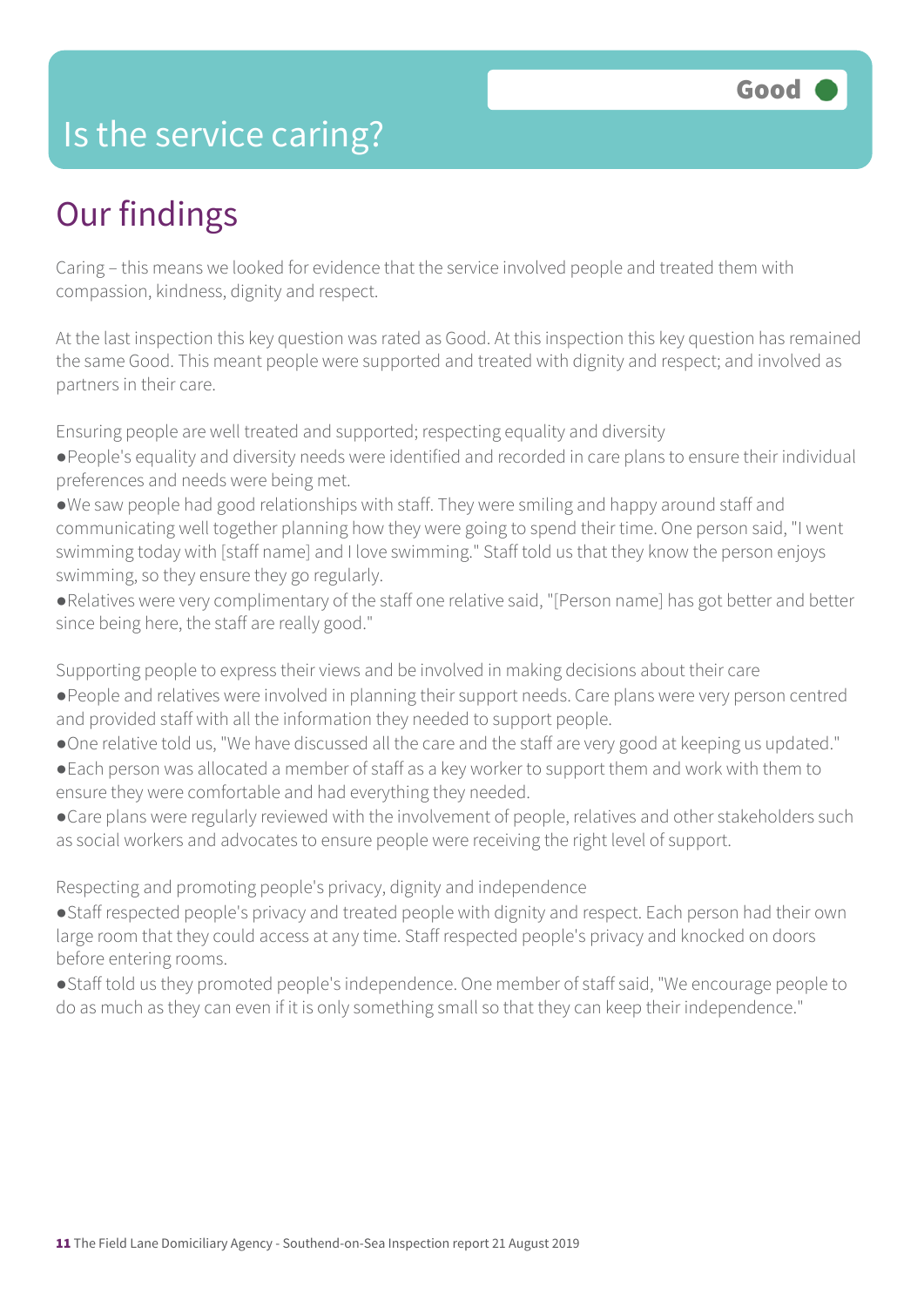### Is the service responsive?

# Our findings

Responsive – this means we looked for evidence that the service met people's needs

At the last inspection this key question was rated as Good. At this inspection this key question has remained the same Good. This meant people's needs were met through good organisation and delivery.

Planning personalised care to ensure people have choice and control and to meet their needs and preferences

● Before people came to live at the service a full assessment was completed to ensure their needs could be met.

- Care plans were person centred and included information on people's background, hobbies and interests, likes and dislikes and preferences on how they wished to receive their care and support.
- Care plans were regularly reviewed to ensure staff had the most up to date and relevant information to support people.

Meeting people's communication needs

Since 2016 onwards all organisations that provide publicly funded adult social care are legally required to follow the Accessible Information Standard (AIS). The standard was introduced to make sure people are given information in a way they can understand. The standard applies to all people with a disability, impairment or sensory loss and in some circumstances to their carers.

- ●Where people had communication difficulties we saw they had support from speech and language therapist (SALT). We saw recommendations were embedded into care plans.
- ●Care plans clearly documented the different ways to communicate people. This include specific words, sounds and gestures they may use and what they are trying to communicate.
- ●Some people communicated using Makaton a form of sign language with staff. We saw one person used their own form of communication which staff had learnt to ensure they can communicate freely.
- ●Staff also used pictures and objects to help some people communicate.

Supporting people to develop and maintain relationships to avoid social isolation; support to follow interests and to take part in activities that are socially and culturally relevant to them

- ●People were supported to maintain contact with friends and family. Care plans identified important people and dates in people's lives and how they would like to be supported to maintain contact.
- ●Families and friends were able to visit people when they chose and if needed people were supported to talk with relatives by telephone.
- ●Each person had their own interest and activities they enjoyed doing. This included attending clubs regularly in the community, colleges and work placements.
- ●Staff supported people to have trips out to places that interested them such as to the seafront, parks, cafes and pubs. People were also supported to plan their own holidays.

Improving care quality in response to complaints or concerns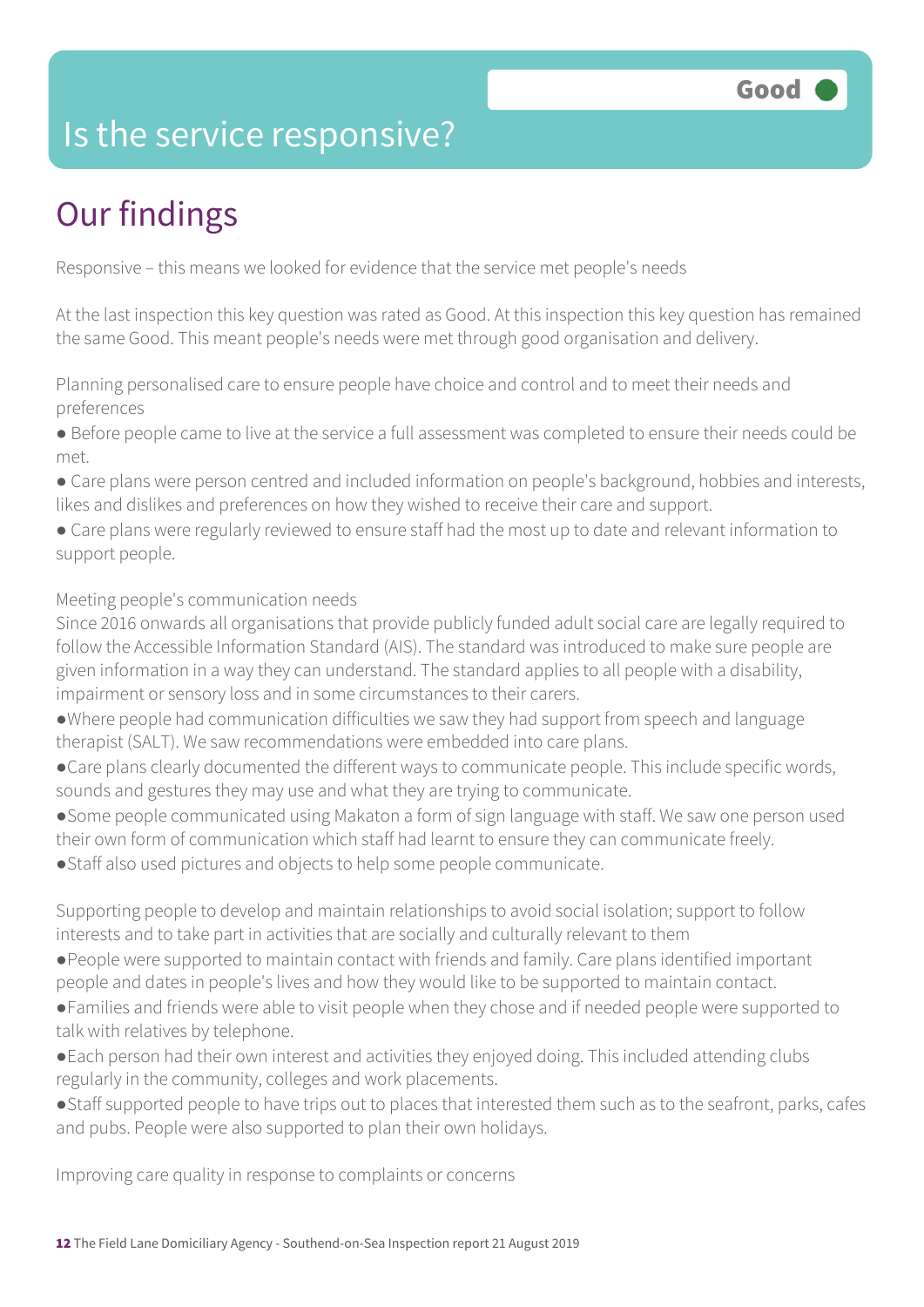●There was a complaints system in place which was accessible for everyone. Relatives told us they would raise any concerns with staff.

#### End of life care and support

●Nobody was receiving end of life care at the service. Staff had discussed with people what they would like to happen at the end of their life and this was recorded in care plans.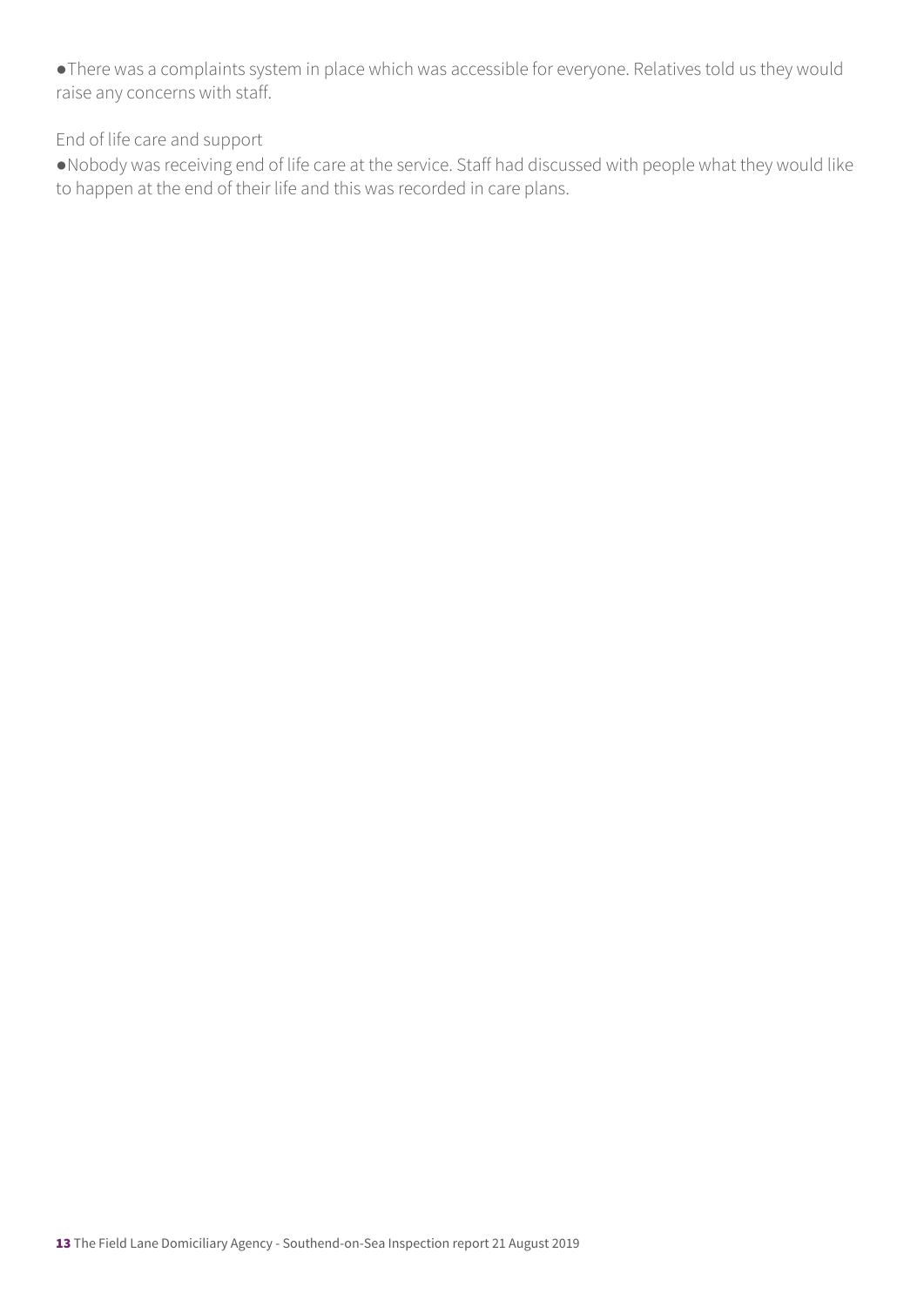### Is the service well-led?

# Our findings

Well-Led – this means we looked for evidence that service leadership, management and governance assured high-quality, person-centred care; supported learning and innovation; and promoted an open, fair culture.

At the last inspection this key question was rated as Good. At this inspection this key question has remained the same Good. This meant the service was consistently managed and well-led. Leaders and the culture they created promoted high-quality, person-centred care.

Promoting a positive culture that is person-centred, open, inclusive and empowering, which achieves good outcomes for people

- ●Staff placed people at the centre of the service. All care delivered was person centred and aimed to promote people's happiness and independence. One relative said, "Staff really do a great job."
- ●There was a positive culture at the service, one member of staff said, "We want people to be the best they can be, to have choices and be independent."
- ●People indicated to us they were happy living at the service and we saw staff supported choices they made throughout the day.

Managers and staff being clear about their roles, and understanding quality performance, risks and regulatory requirements; How the provider understands and acts on the duty of candour, which is their legal responsibility to be open and honest with people when something goes wrong

- ●Although the registered manager was on annual leave at the time of the inspection, the project manager had been at the service for a number of years and had good experience and knowledge of working with the provider's systems.
- There was a positive management structure in place which was open and transparent. Staff told us they felt very supported by the manager and provider.
- ●People benefited from a staff team that worked together and understood their roles and responsibilities. Staff told us they worked well together as a team to support people. They had handover meetings every day and had staff meetings which included discussing people's care needs and progress.
- ●The manager and provider understood their responsibility under duty of candour to be open and honest if things go wrong.

Engaging and involving people using the service, the public and staff, fully considering their equality characteristics

- People were actively involved in improving the service they received. Each month people and staff met to discuss the running of the service and any issues they wished to discuss. We saw from minutes of meetings staff discussed with people such things as fire procedures, safeguarding and how to keep themselves safe, activities, trips out and holidays.
- The provider also asked for feedback from people, relatives, staff and other health care professionals through questionnaires to gain views and opinions across all their services.

Continuous learning and improving care; Working in partnership with others

●The manager had quality assurances processes in place. Regular audits were completed on all aspects of